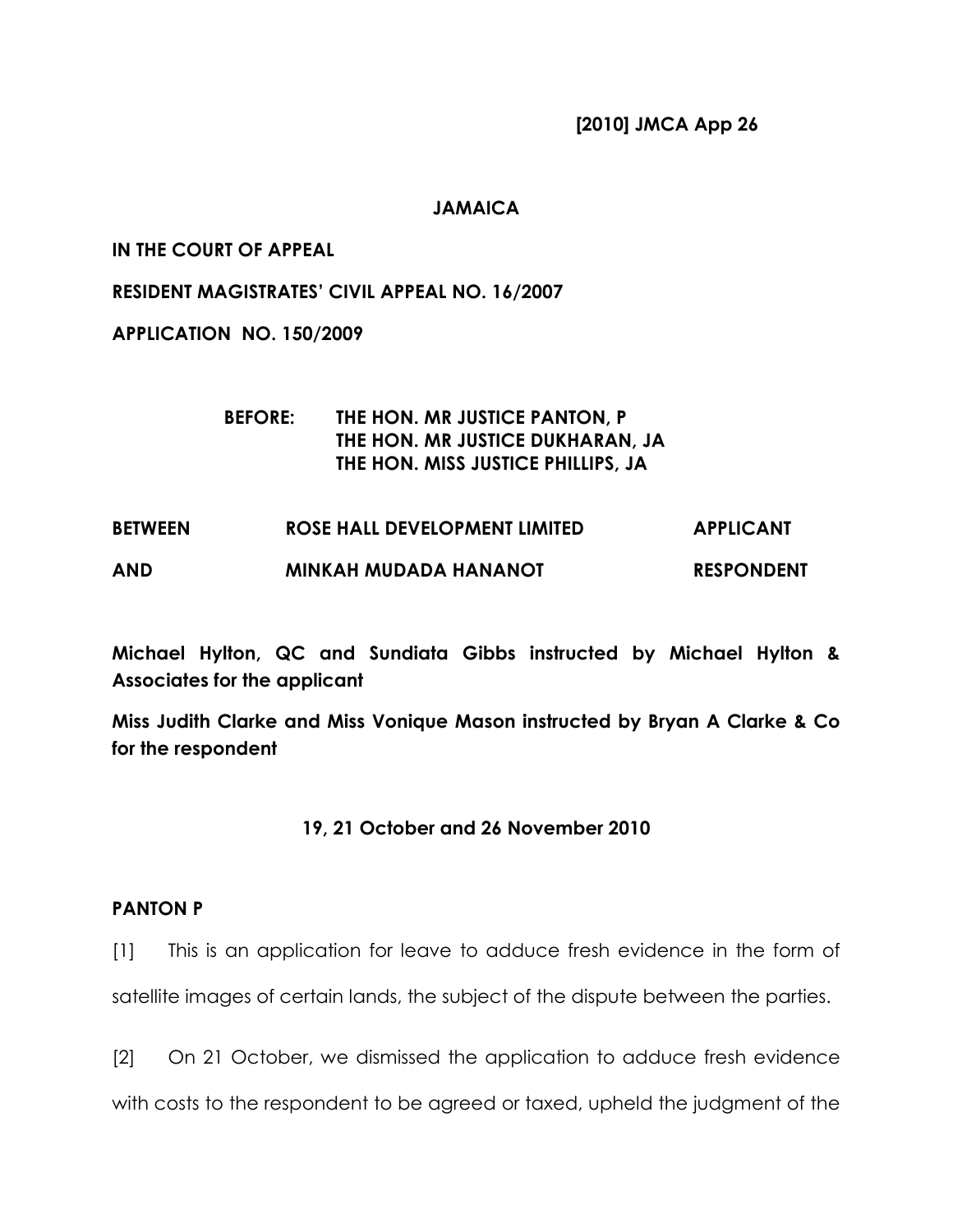Resident Magistrate and made an order for her to determine the boundaries of the disputed area. We promised then to put our reasons in writing. This is a fulfillment of that promise.

[3] The suit that gave rise to the appeal is a plaint filed on 28 June 2006, in the Resident Magistrate's Court, St James, wherein the applicant claimed damages for trespass against the respondent. The respondent gave notice of a special defence to the claim, namely, that the suit was statute barred by virtue of section 3 of the Limitation of Actions Act. That section reads:

> "No person shall make an entry, or bring an action or suit to recover any land or rent, but within twelve years next after the time at which the right to make such entry, or to bring such action or suit, shall have first accrued to some person through whom he claims, or, if such right shall have not accrued to any person through whom he claims, then within twelve years next after the time at which the right to make such entry, or to bring such action or suit, shall have first accrued to the person making or bringing the same."

At the commencement of the trial, the defence was stated thus:

"The defence is as stated in the special defence. In addition the land which is the subject of this claim and which is occupied by the defendant is not owned by the plaintiff."

[4] On 28 June 2007, Her Honour Miss Carolyn Tie, Resident Magistrate for the

parish of St James, entered judgment in this matter for the respondent with costs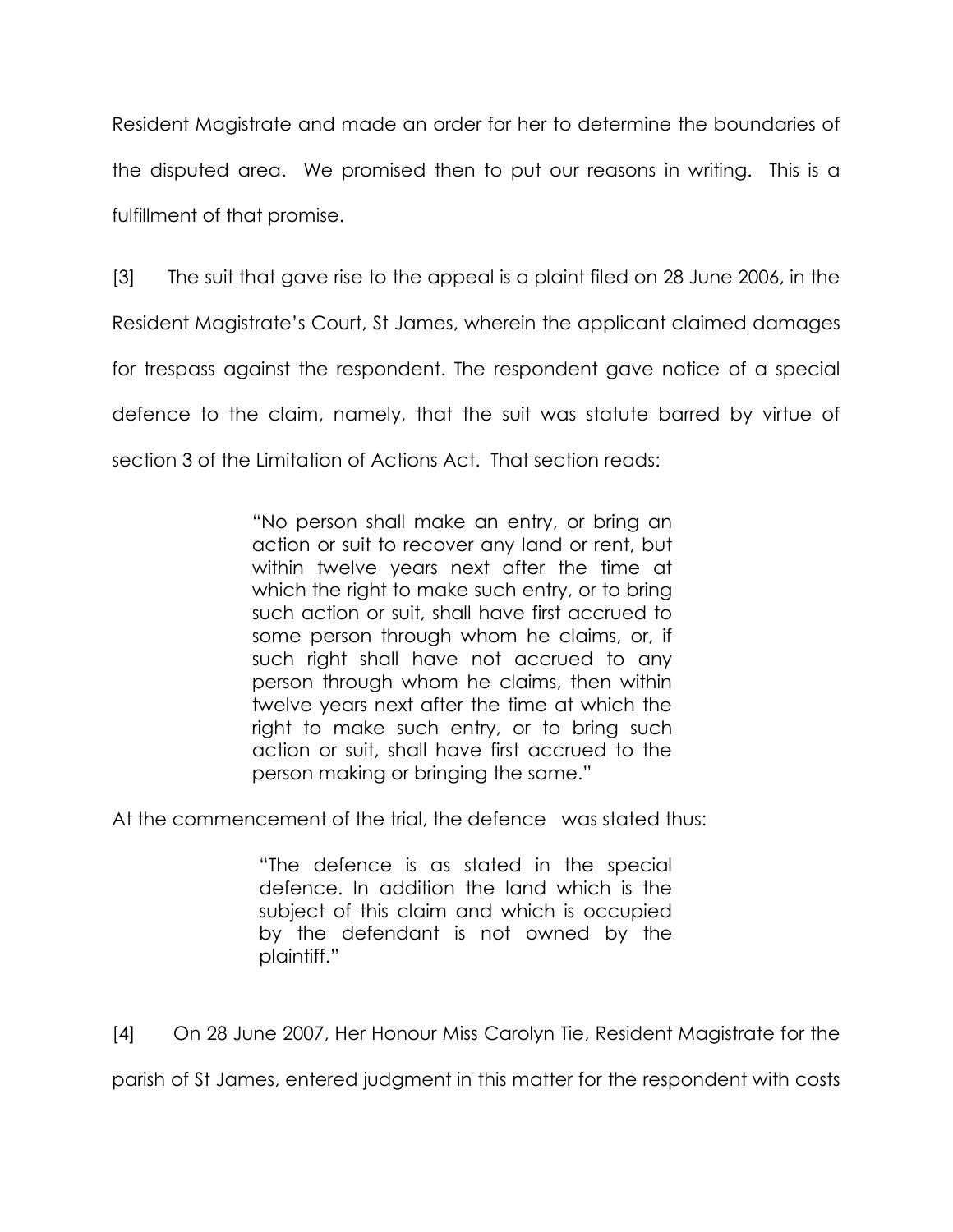agreed at \$35,000.00. Her reasons for judgment are dated 8 October 2007 and the notification to the parties is dated 16 October 2007.

[5] The applicant filed a notice of appeal on 6 July 2007 challenging the Resident Magistrate's finding that the respondent had demonstrated an intention to dispossess the applicant which is the registered owner of land said to include the disputed area. The original grounds of appeal were abandoned before us on 19 October 2010, and we gave leave to add a solitary ground of appeal as follows:

> "The learned Resident Magistrate failed to define the boundaries of the land covered by her ruling."

[6] The Resident Magistrate found that the respondent had lived on, and cultivated the property in excess of 12 years prior to the filing of the suit, that is, from as long ago as 1972. She found that the respondent had also fenced the disputed area and had had water connections made. She rejected the evidence presented by the applicant to the effect that the respondent had been a recent occupant of the property who had refused to acknowledge the respondent's ownership and had rejected lease terms offered to him and others in a similar position.

[7] The applicant sought to adduce fresh evidence in the form of satellite images purchased from the National Land Agency, Spacial Innovision and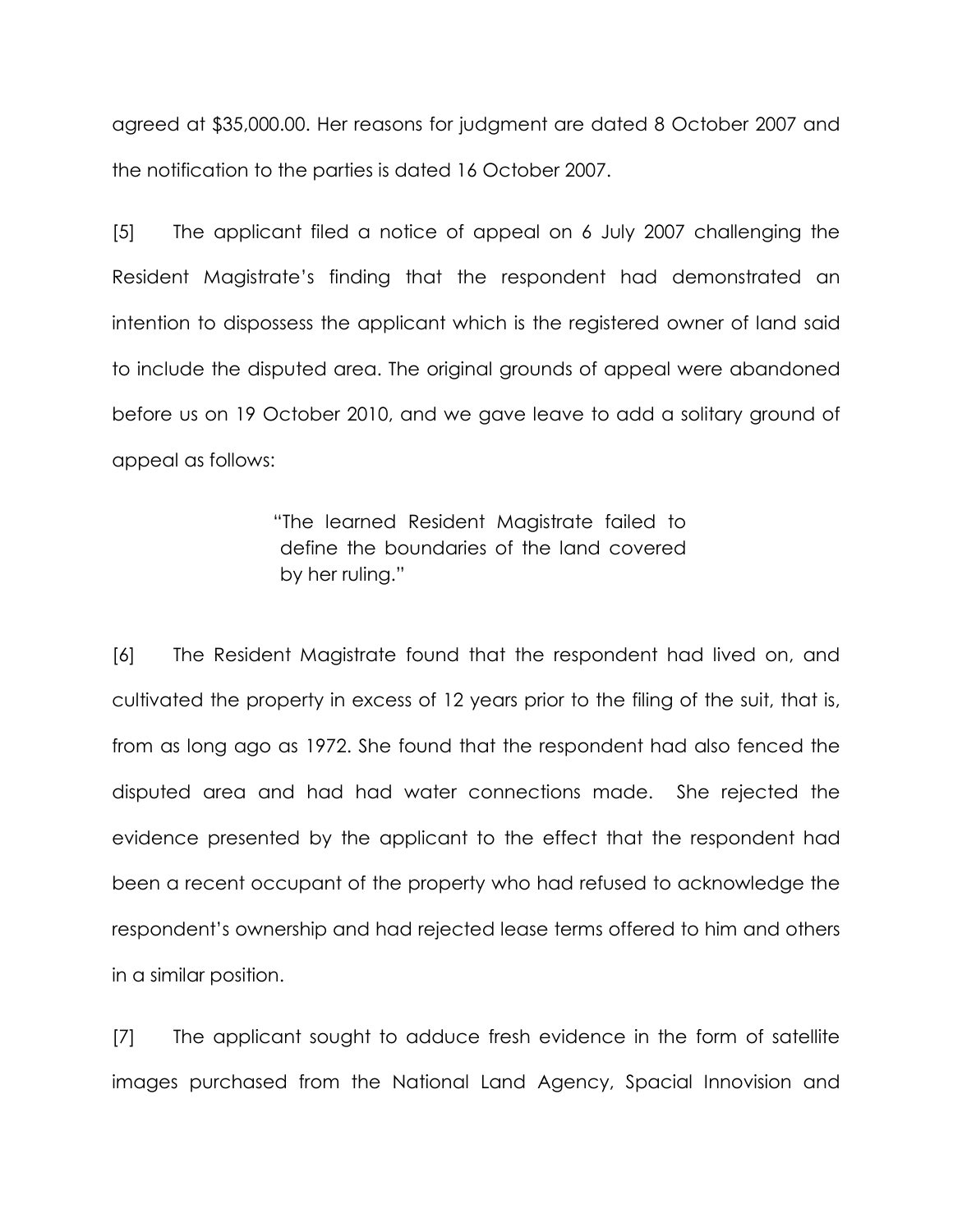GeoOrbis. These images were collected in 1991, 1999, 2002 and 2003. The images are supposed to be showing the absence of a building on the property at the location claimed by the respondent at any time prior to 1999. There is an analysis to this effect by Mr Christopher Mayberry, B.Sc in anthropology and geography. This, Mr Michael Hylton, QC has submitted, is evidence which would have had an important influence on the outcome of the case.

[8] In determining the fate of this application, the court was guided by the well-known principles expressed in Ladd v Marshall [1954] 3 All ER 745. Halsbury's Laws of England Fourth Edition Reissue Vol 17(1), in acknowledging this, states at para 441:

> "Unless it orders otherwise, the appeal court will not receive oral evidence or evidence which was not before the lower court. For the court to allow further evidence to be adduced in support of an appeal against a decision of fact the evidence must be (1) evidence which could not have been obtained with reasonable diligence for use at the trial; (2) such that, if given, it would probably have an important influence on the result of the case, although it need not be decisive; and (3) such as is presumably to be believed. These criteria need to be applied as guidelines rather than rules and subject to the overriding objective of dealing with cases justly. The critical question is whether the fresh evidence could have been obtained with reasonable diligence for use at the trial and if it could have been then permission to adduce it in evidence should be refused."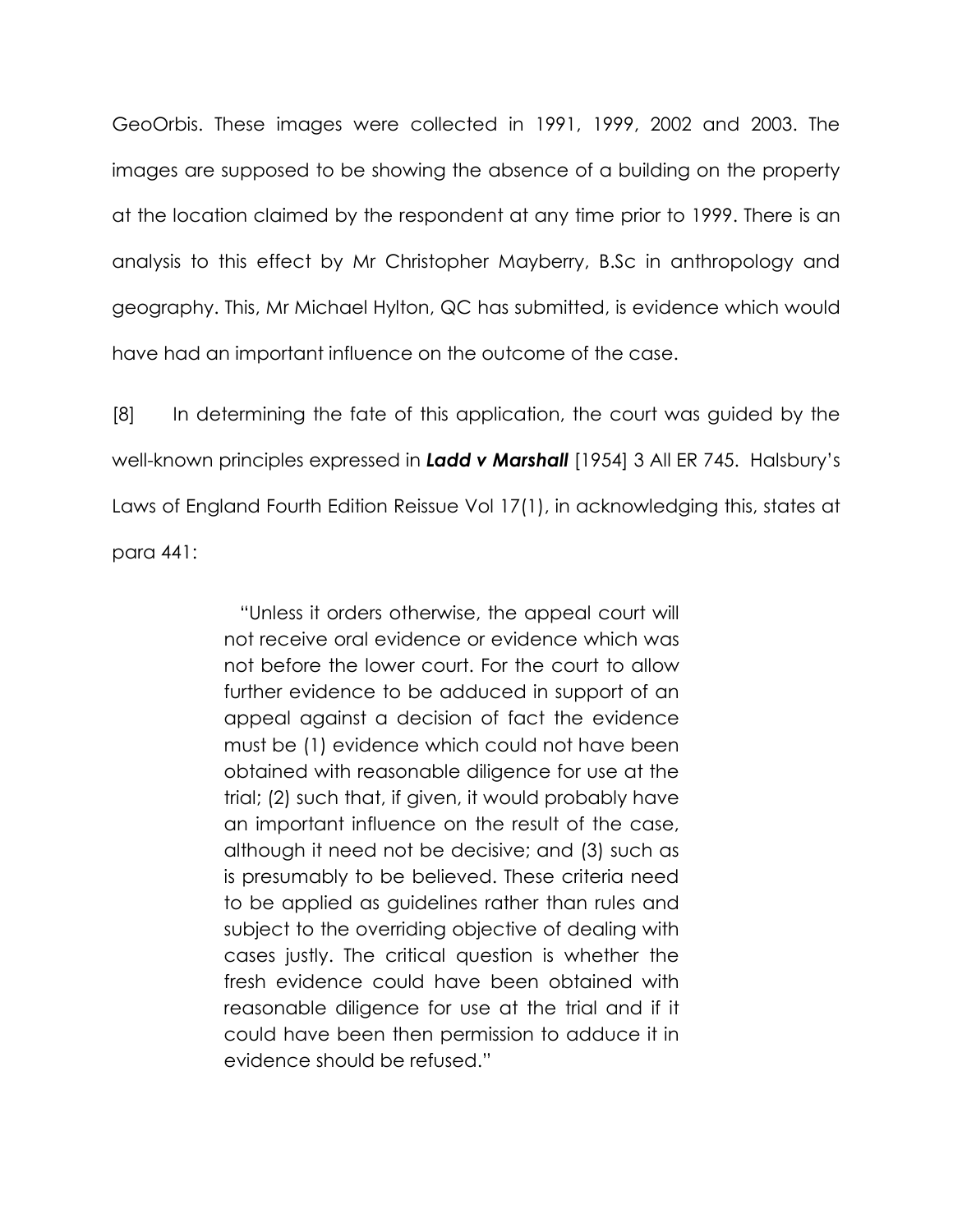[9] In note 5 relating to the above-quoted paragraph, the editors of Halsbury's referred to the case of Taylor v Lawrence [2002] 2 All ER 353, where Lord Woolf, CJ states that the rule in Ladd v Marshall was "an example of a fundamental principle of the common law – that the outcome of litigation should be final. Where an issue has been determined by a decision of the court, that decision should definitively determine the issue as between those who were party to the litigation. Furthermore, parties who are involved in litigation are expected to put before the court all the issues relevant to that litigation".

[10] In the instant case, I am driven to the view that the satellite images were clearly available at the time of the trial. Mr Mayberry (para 5 affidavit, p 70 record of appeal) said that he "sourced **available** (emphasis added) geographic imagery and obtained information regarding the geographic coordinates for the location of Mr Hamanot's house". No good reason has been advanced for the delay in sourcing and presenting this available evidence. In the circumstances, I agreed with Miss Clarke that Ladd v Marshall does not avail the applicant. Consequently, I did not think I need consider anything else. However, I wish to point out that the images have not touched on the question of the respondent's cultivation which the learned Resident Magistrate accepted as being part of the activities pursued by the respondent over the years on the property.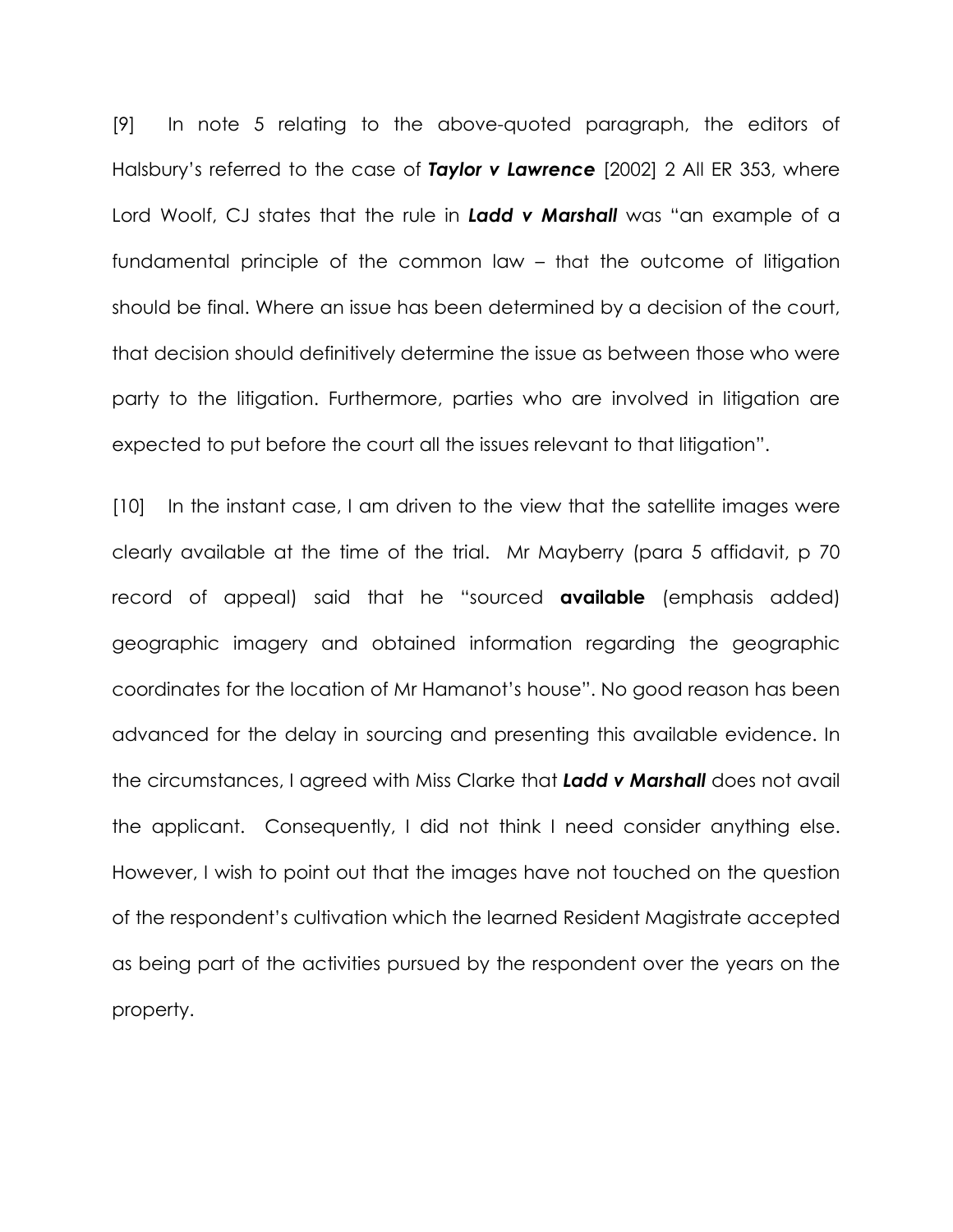[11] It was for the abovementioned reasons that I agreed with the order to dismiss this application with costs to the respondent to be agreed or taxed. So far as the appeal itself was concerned, given the nature of the sole ground of appeal, I agreed to uphold the judgment of the Resident Magistrate but make an order for her to determine the boundaries of the disputed area in keeping with the evidence that was before her, particularly that as to fencing.

#### DUKHARAN, JA

[12] The applicant is the registered proprietor of lands at Rose Hall in the parish of St James. The applicant sought to recover damages for trespass against the respondent in respect of those lands. The respondent claimed that the registered title has been defeated because he has enjoyed continuous undisturbed possession for more than 12 years.

[13] The learned Resident Magistrate found that the claim for adverse possession in favour of the respondent was established and that he had been living in a house at the same location for 35 years prior to the date of judgment. The learned Resident Magistrate, at page 52 of the record of appeal, said inter alia:

> "The [respondent] has lived undisturbed on the land since 1972 when he went to live with a relative in a wattle and daub house on the property … [and] that he replaced this house with a wooden house in 1974 … [and] that the house was again replaced after the passage of hurricane Gilbert …"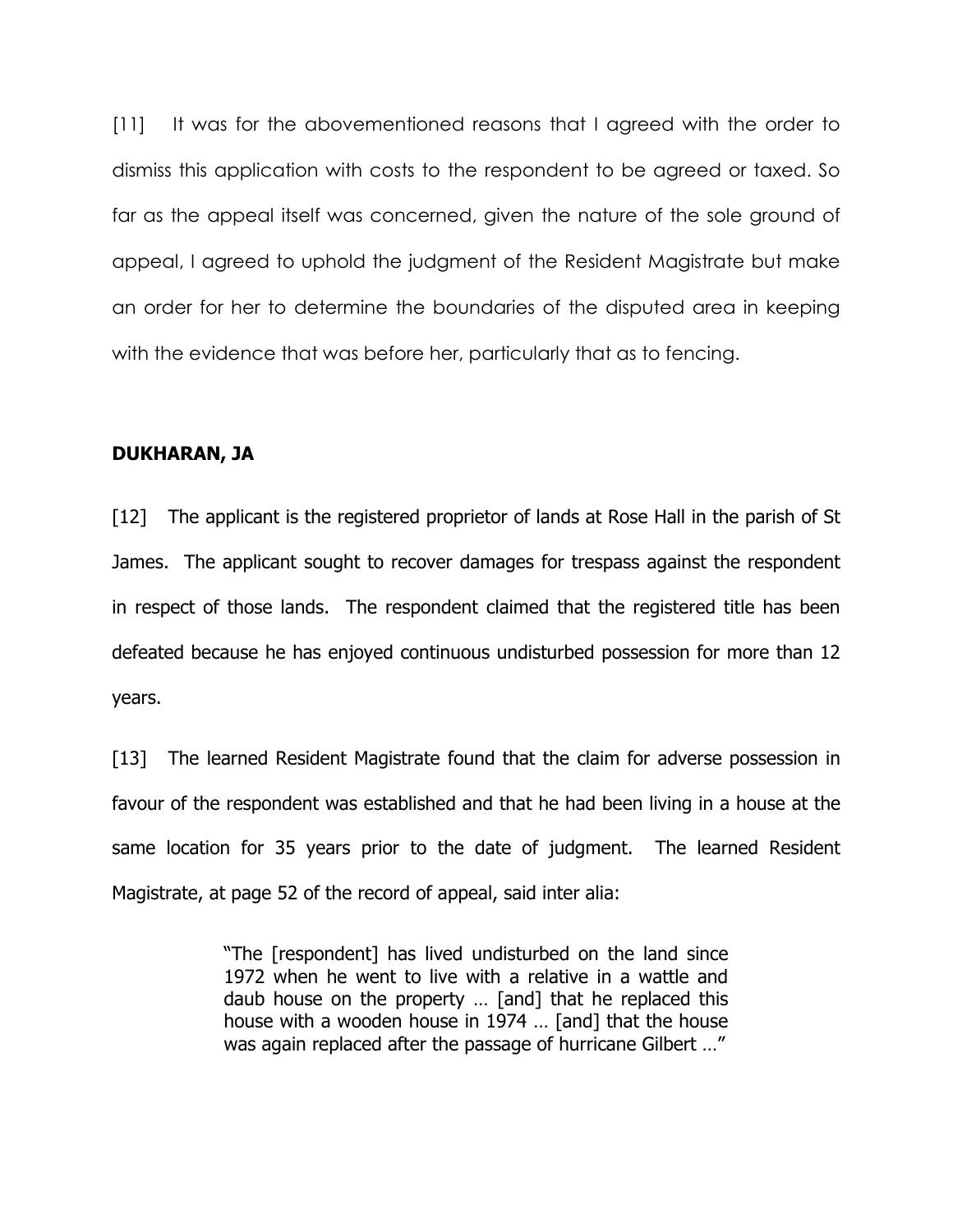[14] There were two applications before the court. The first was to adduce fresh evidence and the second for permission to amend the grounds of appeal. The original grounds of appeal were abandoned on 18 October 2010 before us and leave granted to add one ground of appeal which was as follows:

> "The learned Resident Magistrate failed to define the boundaries of the land covered by her ruling."

[15] The applicant is seeking to have satellite images admitted into evidence which show that the respondent's house was not on the premises up to 1999. The applicant relies on four affidavits in support of its application to adduce this further evidence. Satellite images were obtained from 1999 to 2003. The images, as analysed by an anthropologist Mr Christopher Mayberry show that no building was on the property up to 1999. Mr Michael Hylton, QC has submitted that the proposed evidence meets the criteria in Ladd v Marshall [1954] 3 All ER 745 and should be admitted. He further submitted that the evidence would certainly have had an important influence on the outcome of the case. The learned Resident Magistrate, he said, placed great emphasis on the issue of credibility and she did not have the benefit of any independent evidence in relation to the period of the respondent's occupation of the premises.

[16] This court is cognizant of and guided by the principles laid down in **Ladd v Marshall** and the three conditions that must be fulfilled in order to justify the reception of fresh evidence. As Lord Denning said in that case at page 748:

> "In order to justify the reception of fresh evidence or a new trial, three conditions must be fulfilled: first, it must be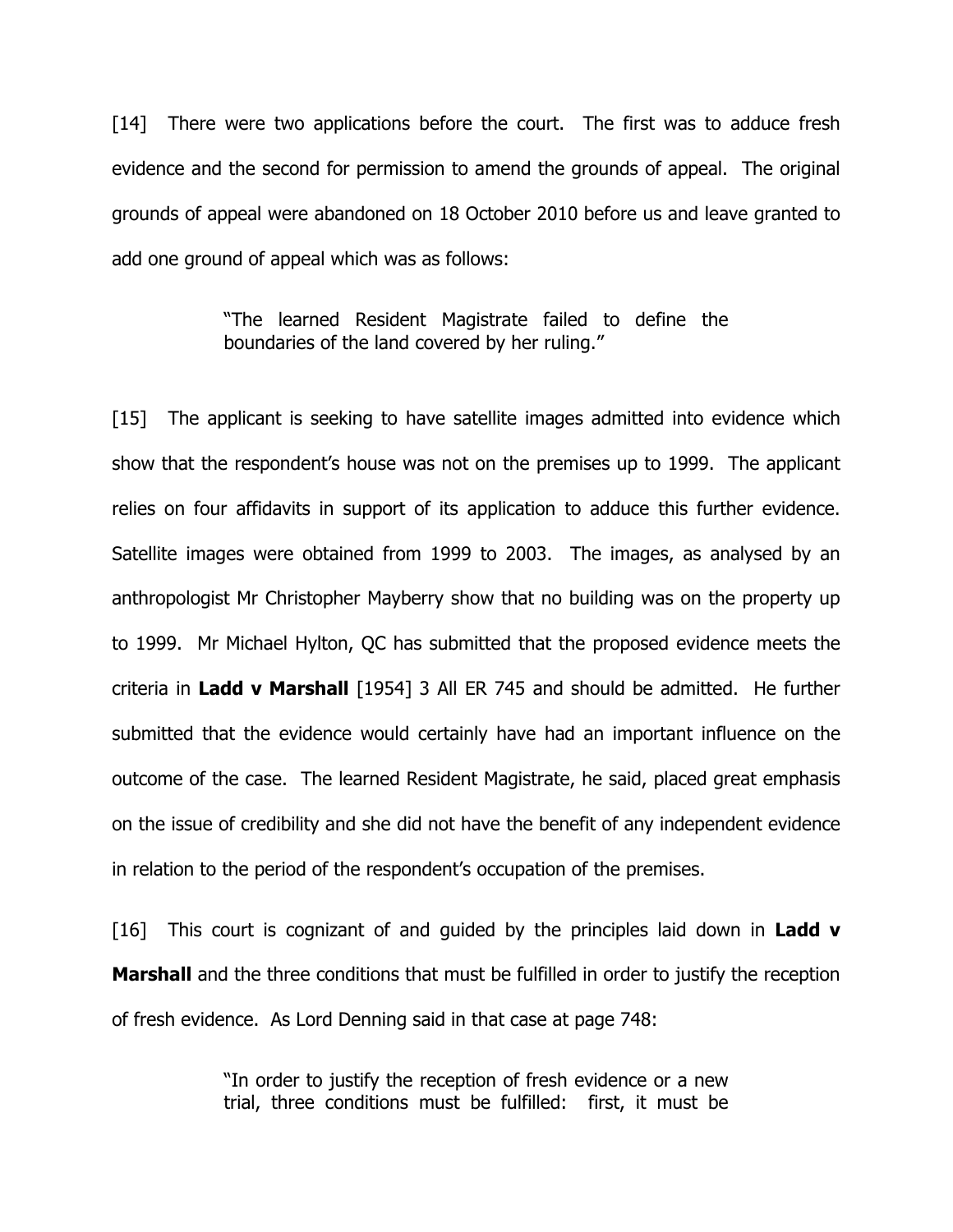shown that the evidence could not have been obtained with reasonable diligence for use at the trial: second, the evidence must be such that, if given, it would probably have an important influence on the result of the case, although it need not be decisive: third, the evidence must be such as is presumably to be believed, or in other words, it must be apparently credible, although it need not be incontrovertible."

[17] Learned Queen's Counsel conceded that the fresh evidence could have been obtained with reasonable diligence for use at the trial before the Resident Magistrate. However, Mr Hylton submitted that the modern authorities indicate that the courts now apply the Ladd v Marshall criteria in accordance with the overriding objective of the new Civil Procedure Rules 2002. He relied on the cases of Hamilton v Al Fayed All ER Official Transcripts [1997-2008]; [2002] EWCA Civ 3012; Gillingham v Gillingham [2001] EWCA 906; and **Paterson and Others v Howells and Another** [2005] EWCA Civ 1519. An analysis of these cases would suggest that the court is not placed in the straightjacket of Ladd v Marshall when considering whether the special conditions have been satisfied and must be considered in the light of the overriding objective of the Civil Procedure Rules.

[18] In the instant case, the satellite images were certainly available long before the hearing of the action in 2007. No reasonable diligence was exercised and no reason or excuse given as to its absence at the hearing.

[19] It was for the foregoing reasons that I agreed to dismiss the application with costs to the respondent. In relation to the ground of appeal, I agreed also to uphold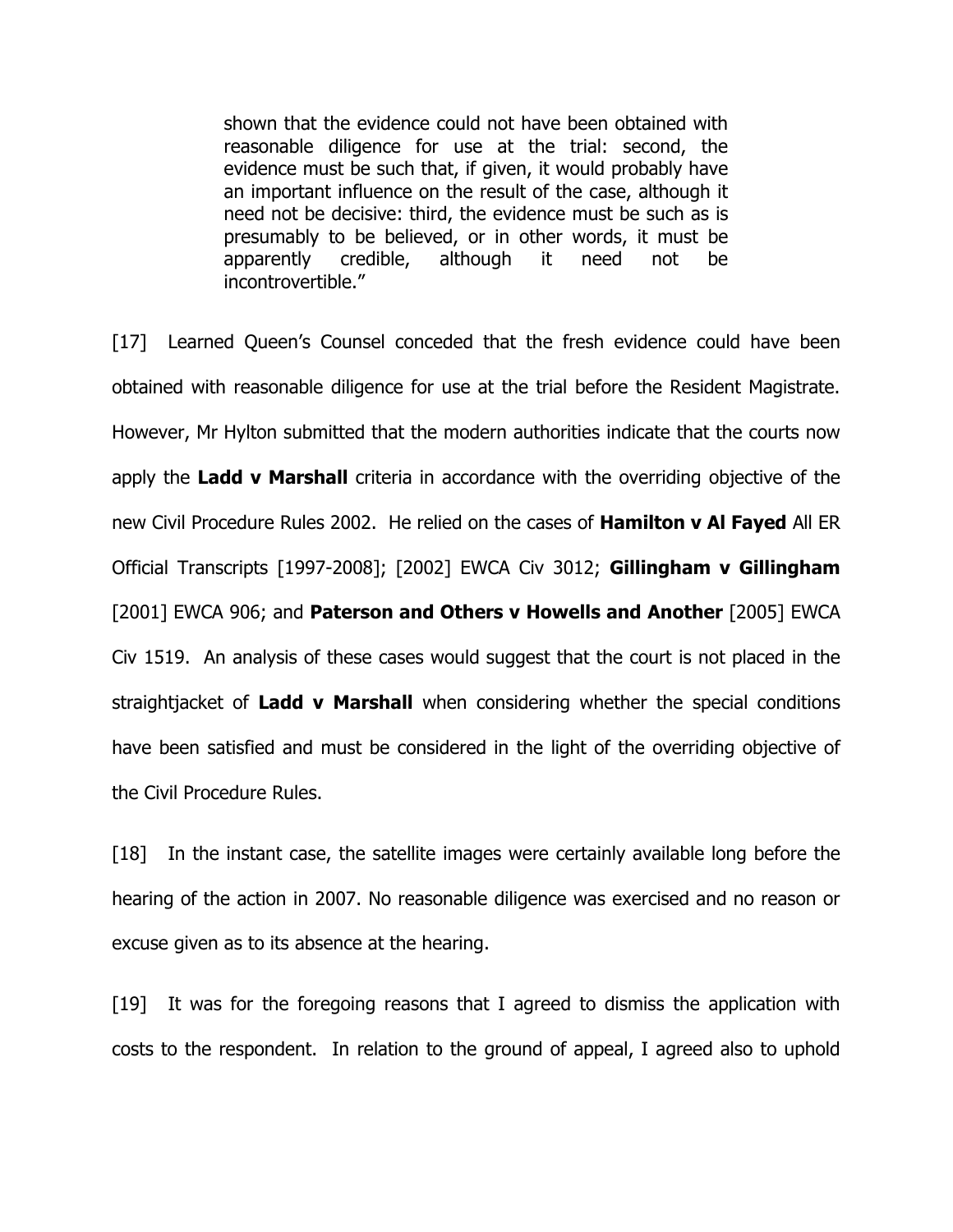the judgment of the Resident Magistrate and make an order for the determination of the boundary of the area in dispute.

# PHILLIPS J A

[20] There were two applications before the court. The applicant sought the following orders:

- (1) That the appellant [applicant] be permitted at the hearing of this appeal, to adduce satellite images of the land that the respondent has claimed to have acquired by adverse possession.
- (2) That the appellant [applicant] be permitted to amend the notice of appeal filed on 6 July 2007.

[21] The applications argued before the court had changed somewhat as counsel for the applicant indicated that he intended to ask the court to rule on the application for fresh evidence and if that succeeded, then he would ask the court to grant the order prayed for in the amended notice of appeal, namely; that the case be remitted to the Resident Magistrate's Court for a retrial or reconsideration. He indicated that he was no longer pursuing the other grounds of appeal challenging the basis for the Resident Magistrate's finding in favour of the respondent, that he had discharged the onus of proving adverse possession in excess of the statutory 12 years, and so the applicant's claim for trespass in the court below had failed. Additionally, counsel for the applicant indicated that in any event, he would be asking the court to amend the notice of appeal, adding a ground that the learned Resident Magistrate had failed to define the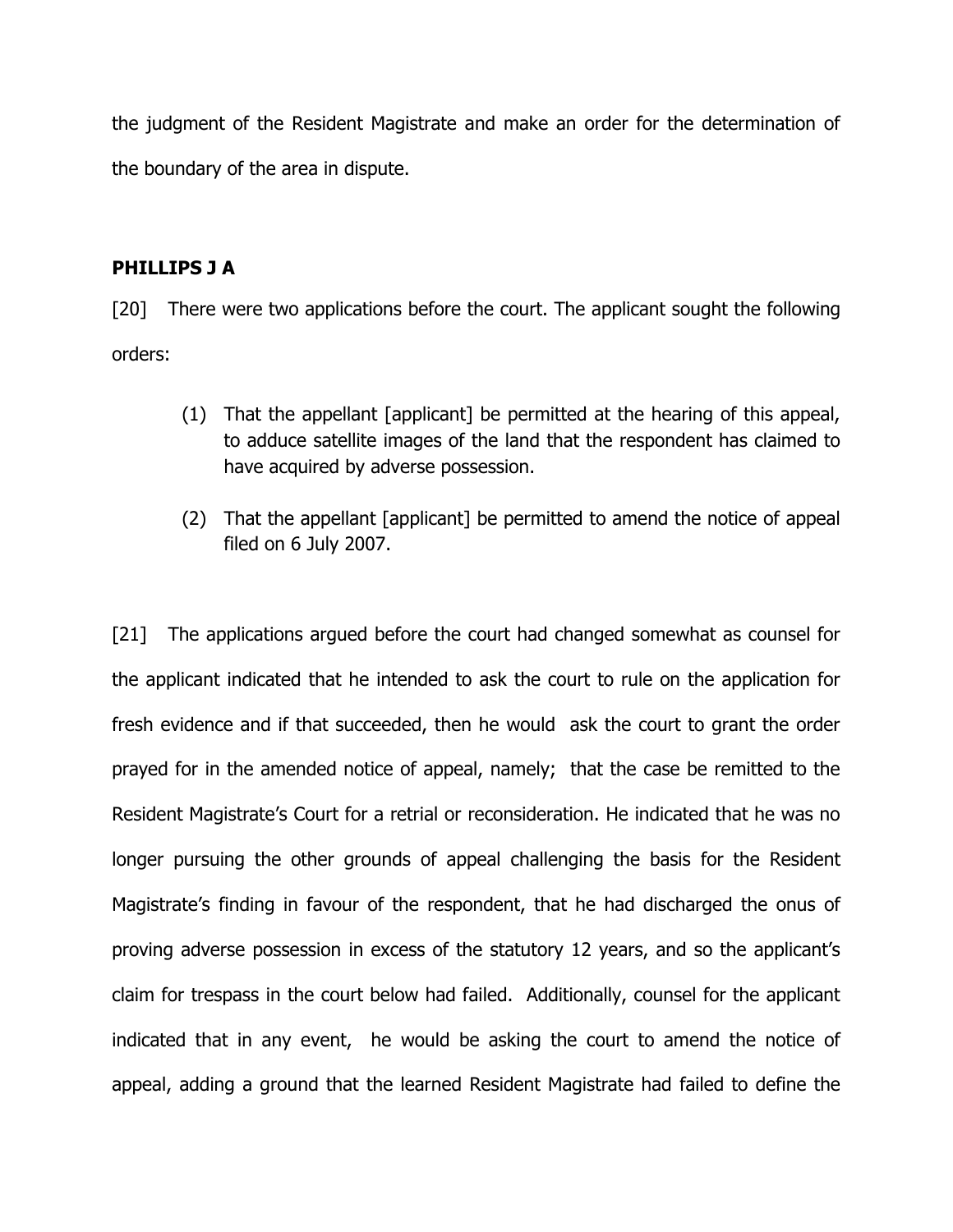boundaries of the land covered by her ruling and this court should therefore also consider on that basis, remitting the matter to the Resident Magistrate's Court to be reconsidered or to clarify the boundaries of the respondent's land.

[22] The application to adduce fresh evidence was heard first. Both counsel agreed on the principles of law which govern the use of further evidence on appeal, but they differed with regard to the application thereof to the circumstances of this particular case. It is necessary therefore to revisit, yet again, the principles laid down in the oft cited judgment of Lord Denning in the case of Ladd v Marshall [1954] 3 All ER 745, where he said on page 748:

> "In order to justify the reception of fresh evidence or a new trial, three conditions must be fulfilled: first, it must be shown that the evidence could not have been obtained with reasonable diligence for use at the trial: second, the evidence must be such that, if given, it would probably have an important influence on the result of the case, although it need not be decisive: third, the evidence must be such as is presumably to be believed, or in other words, it must be apparently credible, although it need not be incontrovertible."

In this case learned Queen's Counsel focused on the second and third criteria leaving the first criterion for the last, understandably so, as the applicant faced a very difficult hurdle on that condition.

[23] The applicant relied on four affidavits in support of its application to adduce further evidence, namely: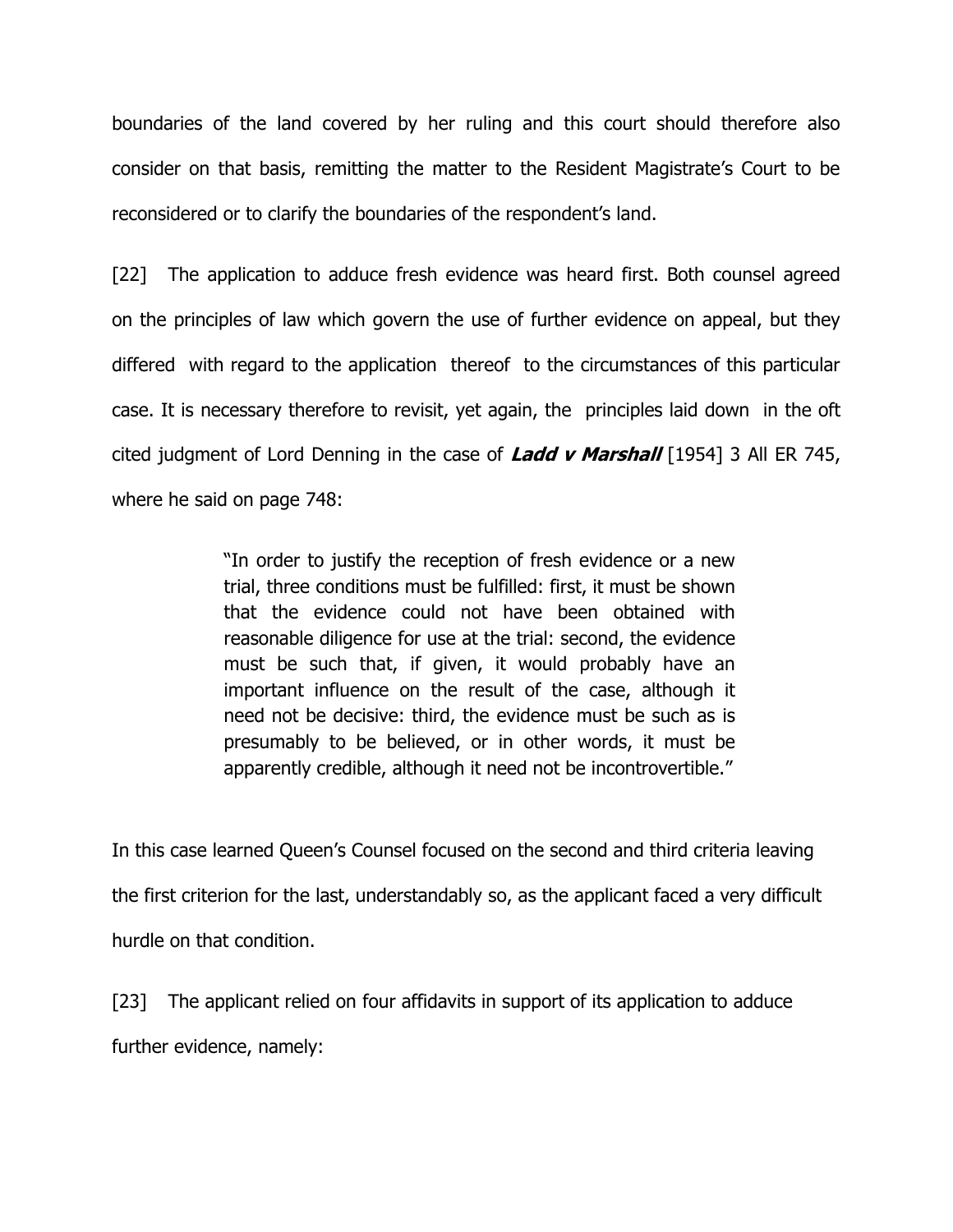- (i) Affidavit of Ivor Stewart, a commissioned land surveyor who had visited the site and calculated the co-ordinates of the respondent's house.
- (ii) Affidavit of Connell Simmonds, the chief photogrammetrist at the National Land Agency who exhibited two photographs taken on 25 December 1991 and 22 February 1999 showing the same co-ordinates of the respondent's house as identified by the surveyor, who deposed that there was no building at that location as at 25 December 1991, although he was unable to confirm whether there was a building there in 1999.
- (iii) Affidavit of Renee Babb, a geographic information systems and remote sensing coordinator at GeoOrbis Inc, who exhibited copies of 2003 satellite images taken from the company's database showing the said coordinates as those of the surveyors.
- (iv) Affidavit of Christopher Mayberry who holds a Bachelor of Science degree in anthropology and geography from the University of California, and who has experience in the use of geographic information systems. He deposed that he had analysed the photographs and identified the landmarks. He concluded that there was no house at the coordinates where the respondent's house was then located, in either the 1991 or the 1999 aerial photographs, and stated, that it was not until the 2002 satellite images that a structure was seen at the coordinates where the respondent's house was located. He gave his opinion that the respondent's house was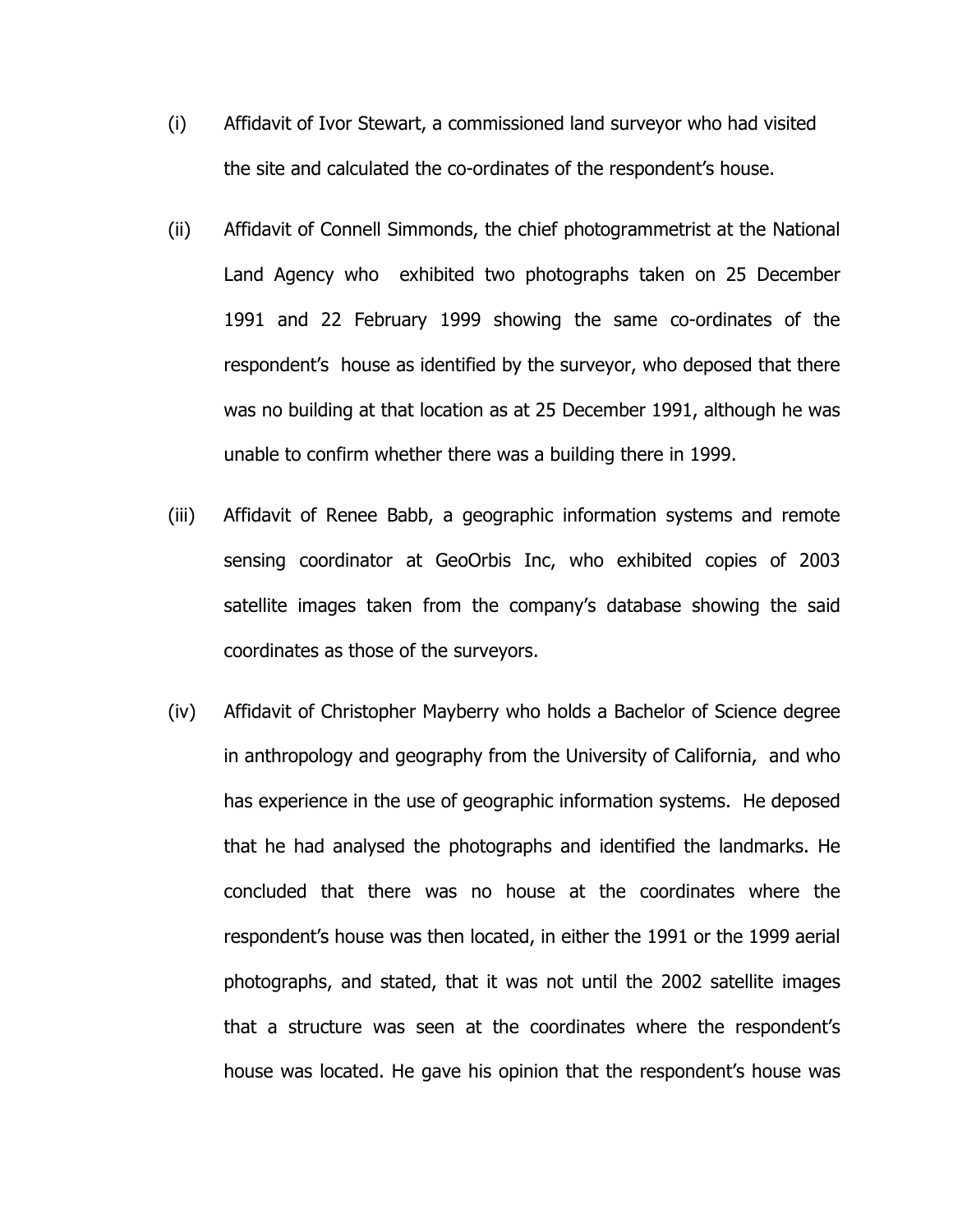not present until sometime after the 1999 satellite image was taken, but before the one taken in 2002.

[24] With regard to the second criterion set out in Ladd  $\nu$  Marshall and the possible influence that this evidence could have on the result of the case, counsel for the respondent forcefully submitted that the proposed evidence was at best "equivocal" and should have no effect at all on the outcome of the case, as the "images" relate to whether or not there was a house at the location in 1991 and or in 1999, and, as counsel rightly argued, the case was not all about the erection of a "house". The case concerned the farming and development of a piece of land of about 5 acres including cash crops, to which there had been the supply of water and around which there was a fence which had been in place for so many years, proving the exclusive possession, by the respondent, of the property, coupled with the intention to dispossess the paper owner. Counsel submitted that, that was the difficulty the applicant had faced below and the "images" could not affect the judgment, as it was also based on that bit of evidence.

[25] Counsel for the applicant had conceded that if the respondent had pitched his case based on the farming and development of the land between the years 1972-1991 and beyond, then the applicant would not have been able to attempt this application at all, as the paper title for the land in respect of the acreage occupied by the respondent would have been extinguished long ago. However, the respondent had framed his case based on the fact that he had gone to the property in 1972 to live with his uncle, and thereafter, when his uncle died and the wattle and daub house started to disintegrate,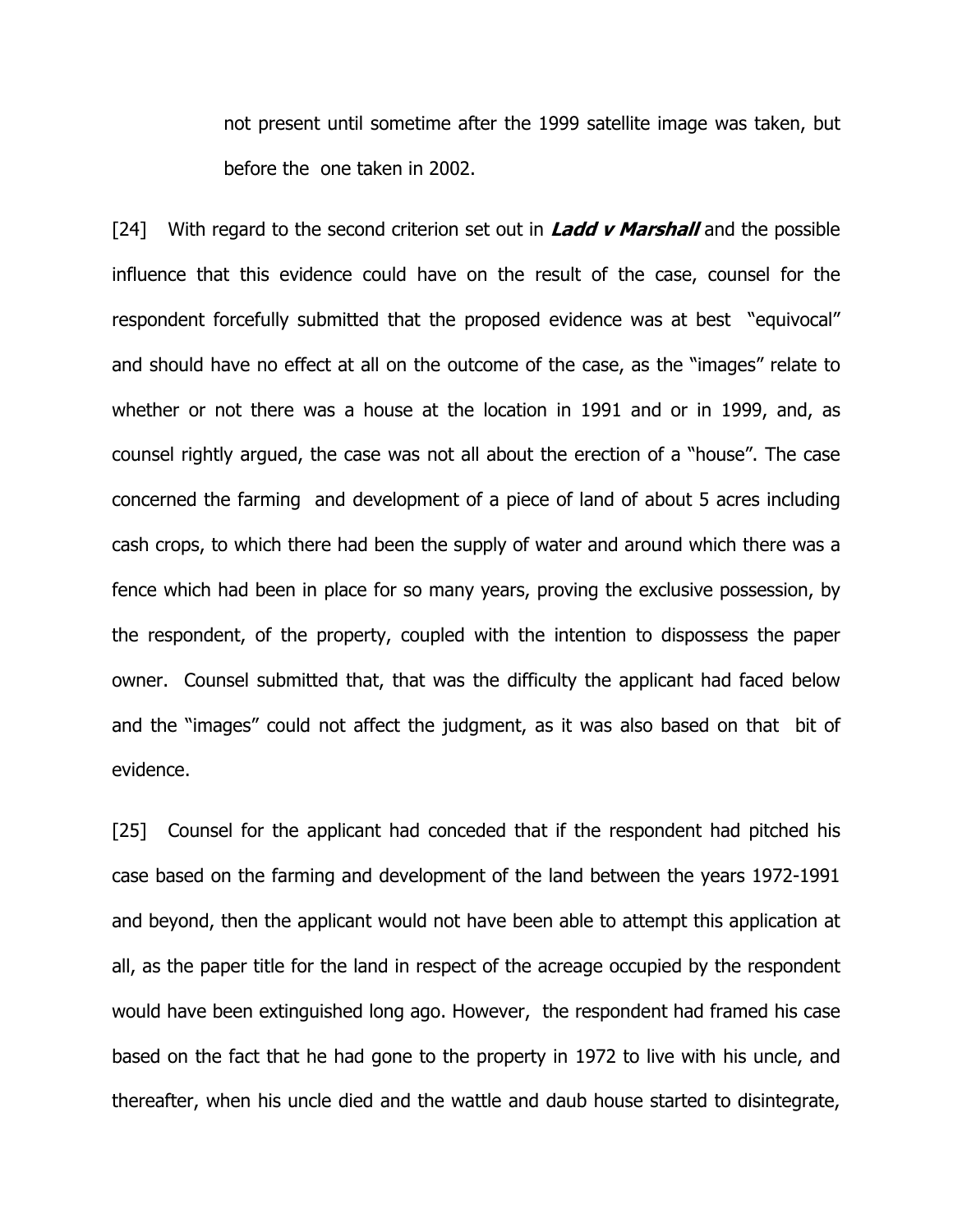he took it down in 1974 and replaced it with another wooden house, which was itself totally destroyed by hurricane Gilbert in 1988. He therefore had to replace it. Then hurricane Ivan did further damage, and he had to repair the house again in 2004. His case, counsel said, was based on his living in a house on the property since 1972, and if it could be shown that there was no house on the property until sometime between 1999-2002, then the credibility of the respondent would have been shaken and the court may have treated his evidence differently.

[26] In fact the learned Resident Magistrate had found that the respondent had made that particular lot his home and that his house had been there over the years. So the question would arise whether, if the further evidence was adduced, it was likely to have affected her view of the credibility of the respondent and his witnesses, one of whom was the builder who deposed to having assisted the respondent in replacing the destroyed structure after the devastation of the hurricanes? In my view, this is quite possible that she could still have found that there was no house on the property until much later on in his occupation of the same, but that he had fenced the land, farmed and developed it, exclusively for over 20 years, or certainly in excess of the 12 years, before suit commenced in 2006. So, the evidence could have had a possible influence on the outcome of the case.

[27] With regard to the third criterion, the affidavit evidence as set out above, of independent impartial professionals, would suggest its potential to be apparently credible. Even though counsel for the respondent challenged the "images" as giving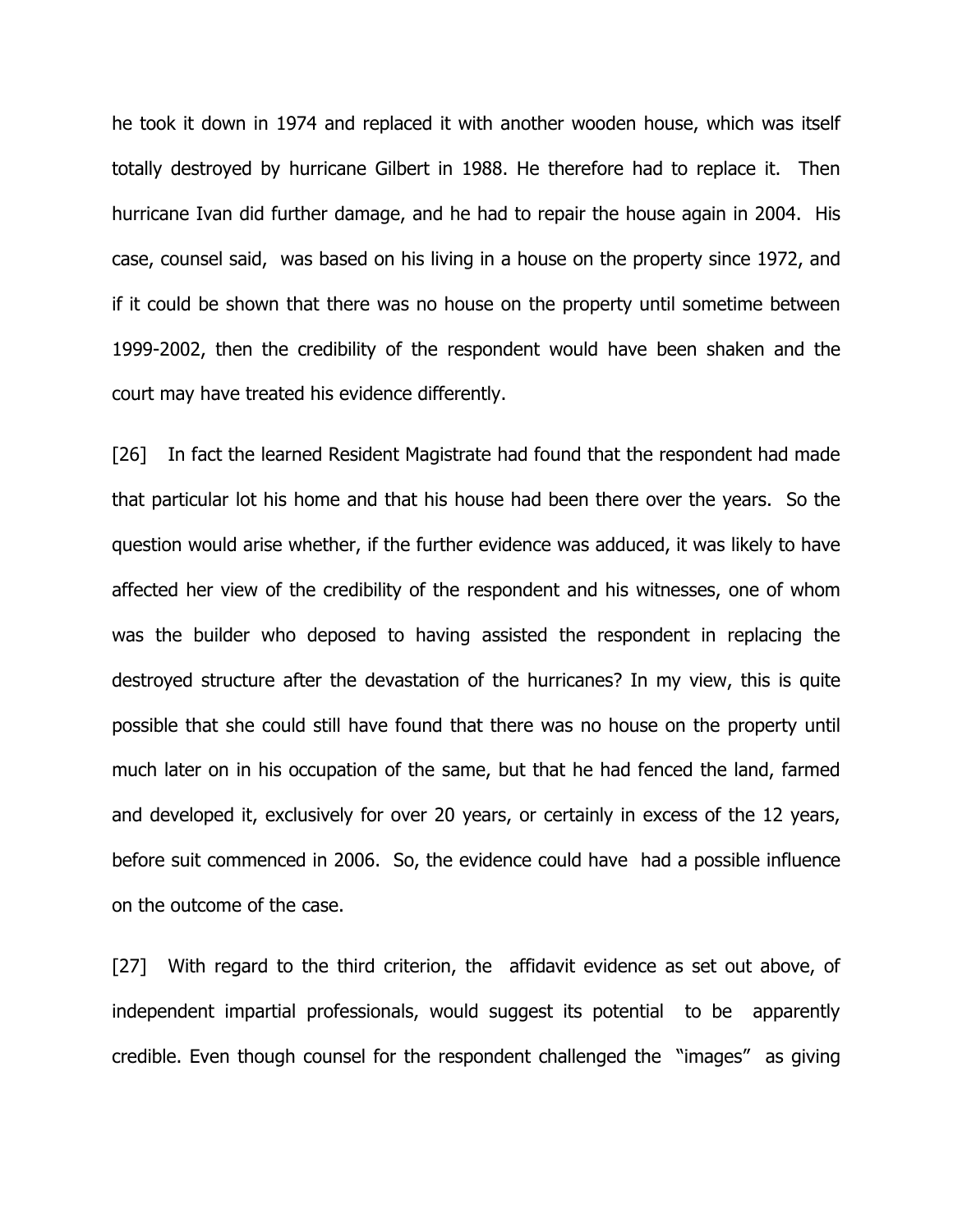rise to more questions than answers, and therefore being of little or no assistance whatsoever, I do not agree with her. The evidence is credible.

[28] What then of the first criterion, that is, whether the evidence could have been obtained with reasonable diligence? Counsel for the applicant submitted that modern authorities indicate that the courts now apply the **Ladd v Marshall** criteria in accordance with the overriding objective of the new Civil Procedure Rules (CPR). He conceded that if this application was being made before the CPR, he would have had no argument whatsoever, but the applicant is no longer constrained within "a straight jacket". Counsel relied on the following cases: **Hamilton v Al Fayed** [2000] EWCA Civ 3012, Gillingham v Gillingham [2001] ECWA Civ 906 and Paterson et al v **Howells & Anor** [2005] ECWA Civ 1519. However, in my view, in these cases there was some evidence to show that efforts had been made to obtain the evidence or there was evidence to explain why not. In this case before us, there was no evidence at all with regard to any attempts to obtain this information which was obviously in existence at the time of trial. There was therefore absolutely nothing on which this court could exercise its discretion. Indeed, in answer to a specific question posed by the court, learned Queen's Counsel said that he could not say why there had not been any efforts made by the applicant before the trial to obtain the images, and stated quite frankly that perhaps the applicant was of the view that its case was strong enough, as the diligence shown subsequent to the trial, if done previously, would have produced the same results. In **Hamilton v Al Fayed**, Lord Phillips MR in delivering the judgment of the court, indicated that in arriving at their decision, the court was utilizing an approach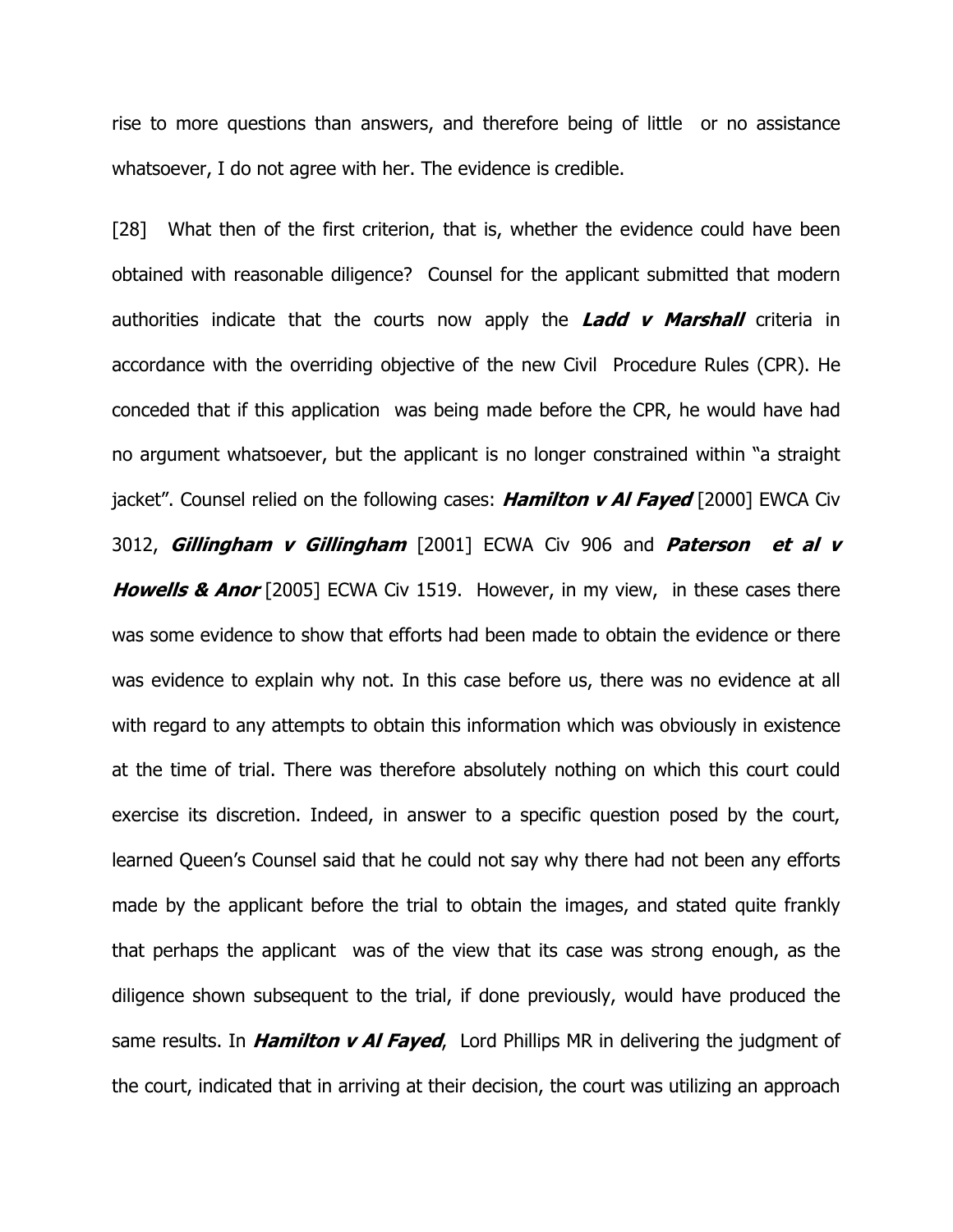which accords with the overriding objective and in adopting that approach, the court was following the guidance to be found in the judgment of May  $\Box$  in **Hickey v Marks** (CA, 6 July 2000), of Morritt V-C in **Banks v Cox** (17 July 2000) and of Hale LJ (as she then was ) in **Hertfordshire Investments Ltd v Bubb**  $[2000]$  1 WLR 2318.

[29] In the **Hertfordshire** case, the new evidence related to the production of a licence issued under the Consumer Credit Act 1974. The licence issued at the trial was not the correct one and the action was dismissed. The first application before the county court for a rehearing was dismissed by the district judge as the fresh evidence did not fulfill the requirements of Ladd  $\nu$  Marshall as it could have been obtained with reasonable diligence for use at the trial. This was overturned on appeal as the judge found that the evidence may not have been adduced due to a mistake, and that if not adduced could cause considerable detriment to the claimant and there was no prejudice to the defendant. So this was a case, as is the situation here, that the evidence could have been produced with reasonable diligence for use at the trial. In her judgment, Hale LJ noted that the court had before it, a final judgment relating to events which had been given after a trial on the merits at which both parties were present and represented. The principles of Ladd v Marshall were referred to, and Hale LJ said there were strong reasons for adhering to the approach set out therein which has had a long pedigree. She continued, "It is in the interests of every litigant and the system as a whole that there should be an end to litigation. People should put their full case before the court at trial and should not be allowed to have a second bite at the cherry without a very good reason indeed".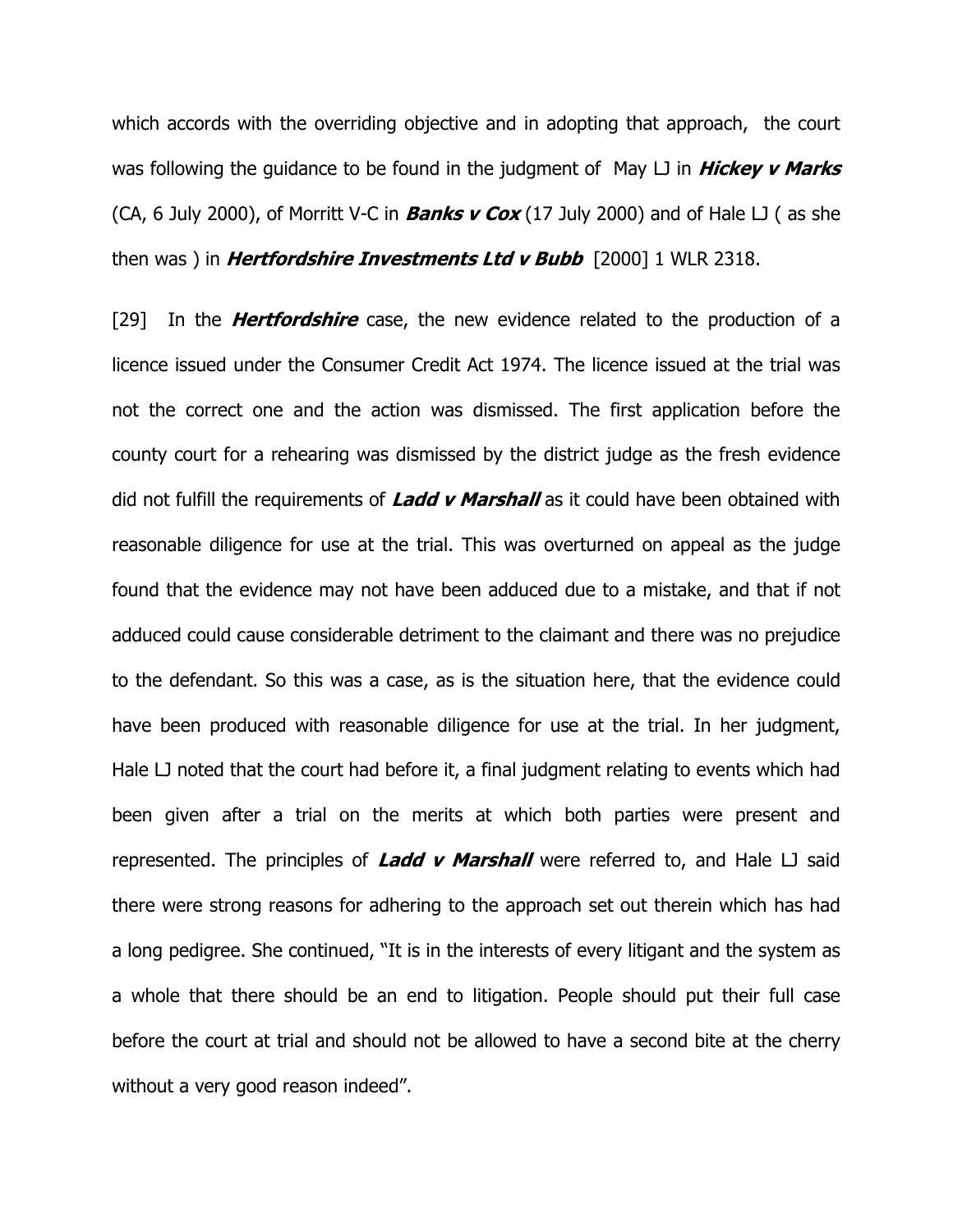At paragraphs 35-37 LJ Hale said this:

"35. The position governing applications to adduce fresh evidence on appeal is now governed by the Civil Procedure Rules, rule 52.11(2). The court will not consider evidence which was not before the court below unless it has given permission for it to be used. It is no longer necessary to show "special grounds". The discretion must also be exercised in accordance with the overriding objective of doing justice. However, in the very recent case of **Banks**  $v$  **Cox**, decided on  $17<sup>th</sup>$  July 2000, for which we have the benefit of an, as yet unpublished transcript, Morrit LJ said this:

> 'In my view, the principles reflected in the rules in **Ladd v Marshall** remain relevant to any application for permission to rely on further evidence, not as rules but as matters which must necessarily be considered in an exercise of the discretion whether or not to permit an appellant to rely on evidence not before the court below.'

- 36. He referred to another decision of this court, **Hickey v** *Marks*, on  $6<sup>th</sup>$  July 2000 to that effect. He then went on to consider each of the requirements in Ladd v Marshall in that case. He found that they had all been satisfied and he then went on to consider whether it was just to order a retrial and did so.
- 37. It follows from all of this that it cannot be a simple balancing exercise as the judge in this case seemed to think. He had to approach it on the basis that strong grounds were required. The Ladd v Marshall criteria are principles rather than rules but, nevertheless, they should be looked at with considerable care and in this particular case, of course, the first of those principles was not fulfilled: the evidence could clearly have been available readily at trial."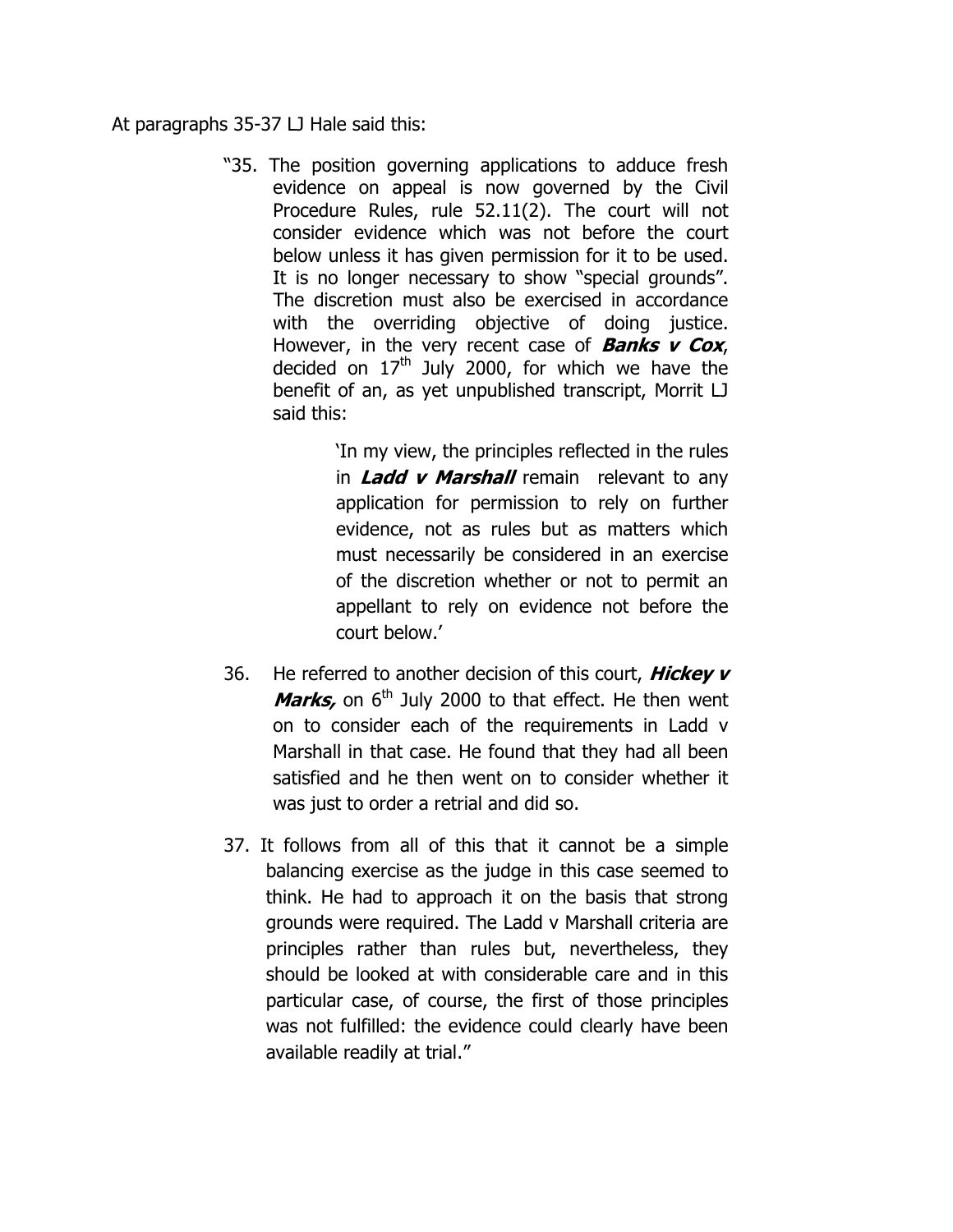And then finally Hale LJ concluded in paragraph 42

"What then is the conclusion of all of this? This was, of course, an exercise of discretion by the trial judge. But in my view he was unduly affected by the potential prejudice to the claimant. He did not properly address his mind to the fact that this was a final judgment obtained after trial at which both parties had been represented. He did not consider the public policy in there being an end to litigation. In this particular case there was no excuse at all for not producing the proper evidence at the trial: it could have been obtained. There is also no excuse at all for the delay in applying to set aside the order: solicitors should know the rules. It is simply not good enough for professional litigators with legal representation to ask for a double indulgence when there has been no excuse for either default. If this was granted in this case, it is difficult to see a case in which it would not be granted…"

[30] Although that case was not dealing with an application in the Court of Appeal, it was a case dealing with the principles of adducing fresh evidence on appeal. In the final analysis, I agree with the dicta of Hale LJ, as the facts are similar in the instant case in that, the evidence could have been readily obtained, the matter had undergone a full trial with both parties present and represented, and there was also no excuse for not producing the evidence at trial. There must be finality to litigation.

[31] On a final note, counsel for the respondent argued at some length that the evidence should not be accepted as it was inadmissible, in that, it did not satisfy section 31E and G of the Evidence Act. In my view, the admissibility of the evidence would only have become relevant if it were to be dealt with in the appeal. Once the